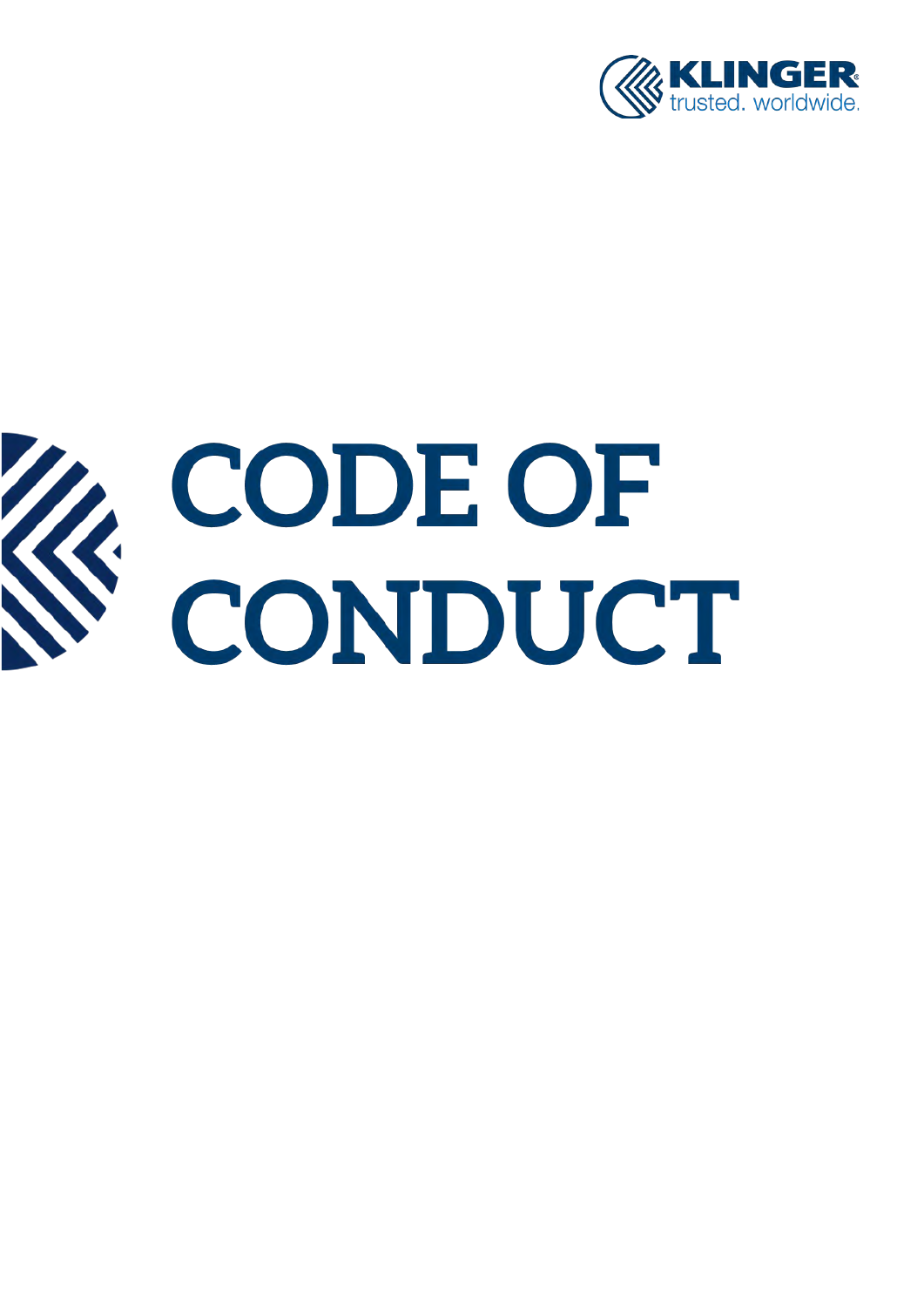

### **01 Purpose and Introduction**

The KLINGER Code of Conduct is the embodiment of our commitment to the way we conduct our business. Business with the KLINGER Group was and is always characterized by high ethical business standards and practices.

The Code of Conduct describes some of the most important legal and ethical obligations we must meet in the conduct of our business. It also describes the practices and procedures that must be followed in meeting those obligations. It is the foundation for any and all commercial activities and decisions within the KLINGER Group. It shall be the basis for the morally, ethically and legally correct conduct of all employees of the KLINGER Group.

The KLINGER Group Management acknowledges without any reservation and with the full support of its Supervisory Board the principles of an ethical conduct of business. Compliance with all legislation, including anti-corruption and anti-trust rules, in every country in which KLINGER products are manufactured or distributed is, therefore, a main component of the KLINGER corporate policy. To protect the trust of employees, customers, business partners in quality and performance of our products and services.

Any employee who violates laws, regulations, internal guidelines, rules or instructions, or this Code of Conduct, will be subject to disciplinary measures. Furthermore, any such acts may result in criminal charges against and/or civil liability (such as indemnity or damage claims) against such person.

The standards outlined in our Code of Conduct are by no means exhaustive. They do not replace local Operating Guidelines, Policies & Procedures, or local laws. In case of conflict between this Code's standards and local legislation, the local legislation will prevail.

However, any such conflict will not impact the remainder of the Code. Failure to comply with the KLINGER Code of Conduct, Operating Guidelines or Policies & Procedures could result in disciplinary measures.

While local language translations of this Code of Conduct may be made, the original English version will remain the only official version. The electronic version will be renewed regularly with updates and amendments.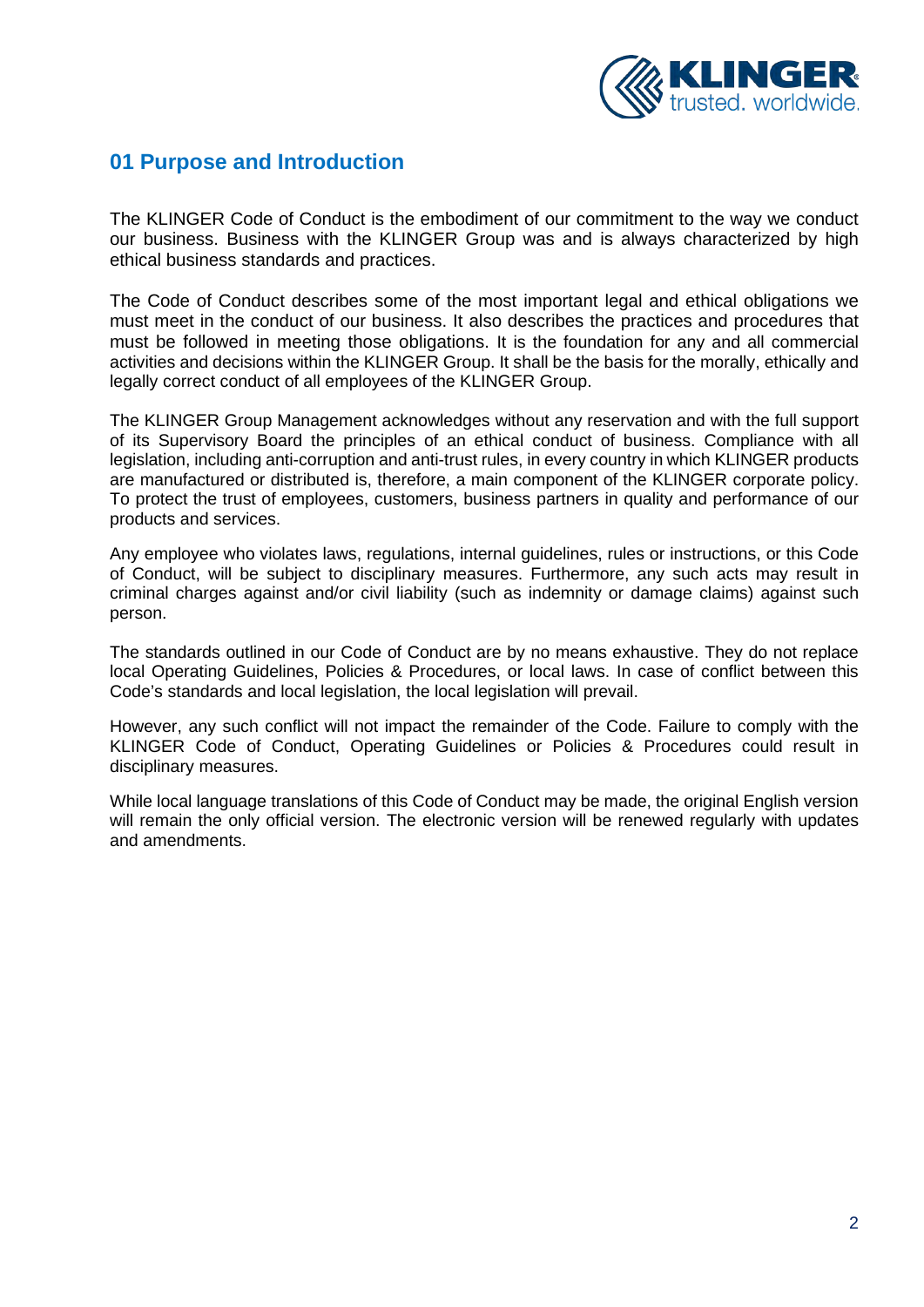

# **02 Scope and Application**

This Code of Conduct applies to all employees within the KLINGER Group.

Moreover, it is in the interest of the Group that the Group companies bring this Code of Conduct to the attention of their business partners (customers, suppliers, consultants, etc.).

Each and every employee is responsible for complying with and implementing this Code of Conduct. Employees shall use common sense when interpreting this Code of Conduct and consider whether a specific act could give rise to criticism on the basis of reasonable ethical and moral standards. Every employee can seek advice and assistance from his or her direct superior in case of questions or confusion about the Code of Conduct. Before a potential breach of the rules, every employee has to turn to his or her Managing Director for further consulting and reconciliation. Every employee who does not comply with any law must, therefore, anticipate the consequences under employment law, including instant dismissal.

The Group Management shall be the final authority for disputes regarding the interpretation of this Code of Conduct.

The topic compliance is within the responsibility of the KLINGER Holding GmbH in Gumpoldskirchen. The main objectives are the monitoring of the compliance of these rules within the KLINGER Group companies and their support in legal and organisational questions and issues.

This Code of Conduct is addressed to the management and the following employees in all KLINGER companies worldwide:

- » Managing directors and senior employees
- » Employees in all levels of procurement, distribution, sales and export
- » Employees in marketing and product management
- » Employees in the field of research and development
- » Employees in finance and controlling

# **03 Responsibility for Implementation**

We expect from all KLINGER employees that they acquaint themselves with the present Code of Conduct, that they respect all applicable legislation, wherever they are conducting business on behalf of KLINGER and that they are personally responsible for compliance with these rules in their areas of responsibility.

The Managing Directors of the Group shall be living examples for all employees in the implementation of this Code of Conduct. Compliance with these rules is within the own responsibility of every Managing Director. Every Managing Director of a KLINGER company is responsible for adapting the present Code of Conduct to the local legal environment in anti-trust and anti-corruption matters. They shall instruct, guide and supervise the compliance of the employees with this Code of Conduct. Proactive information and training of employees shall be organized.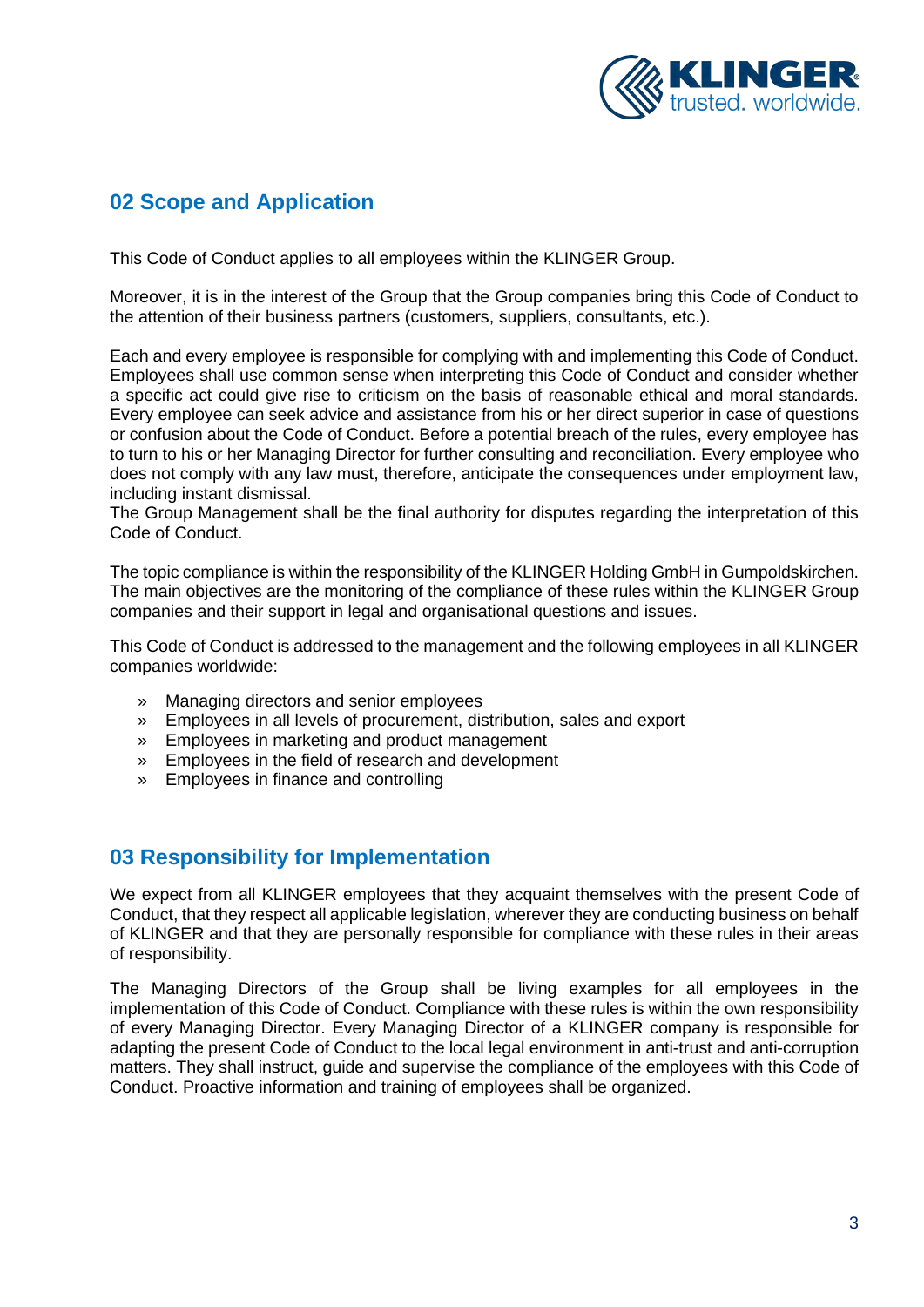

## **03 Message from the Management**

Gumpoldskirchen, June 2021

Ladies and Gentlemen,

Wherever liquid, gaseous or cryogenic media has to be sealed. KLINGER symbolizes proven expertise for various industry applications. The KLINGER product portfolio remains at the forefront of sealing technologies and we are proud to serve a global customer base. We are a globally active group totaling over 40 companies, more than 60 manufacturing, distribution and service hubs worldwide. As a reliable partner, we also feel responsible for the way how we conduct business. Ethical business standards and practices are part of our KLINGER company culture.

For this reason, we have developed a Code of Conduct to help our employees and conduct themselves responsibly in any business activity. Each of us has a personal obligation to uphold the standards of our Code and act ethically in our dealings with each other. It is also an essential element to inspire trust and confidence amongst all our business partners, and ensure the sustainability of our business. We rely on every one of us to make a careful and considered judgment of what is right and proper in any given situation.

Take the time to read through this Code carefully. If you have any questions or need support, you can contact Peter Müller [\(P.Mueller@klinger-international.com\)](mailto:P.Mueller@klinger-international.com).

KLINGER Group Management Board

Tela Muilla

Thin de um

Peter Müller **Daniel Schibli** Christoph Klinger-Lohr

CFO CEO CEO

Effective: 2014

Revised: 06/2021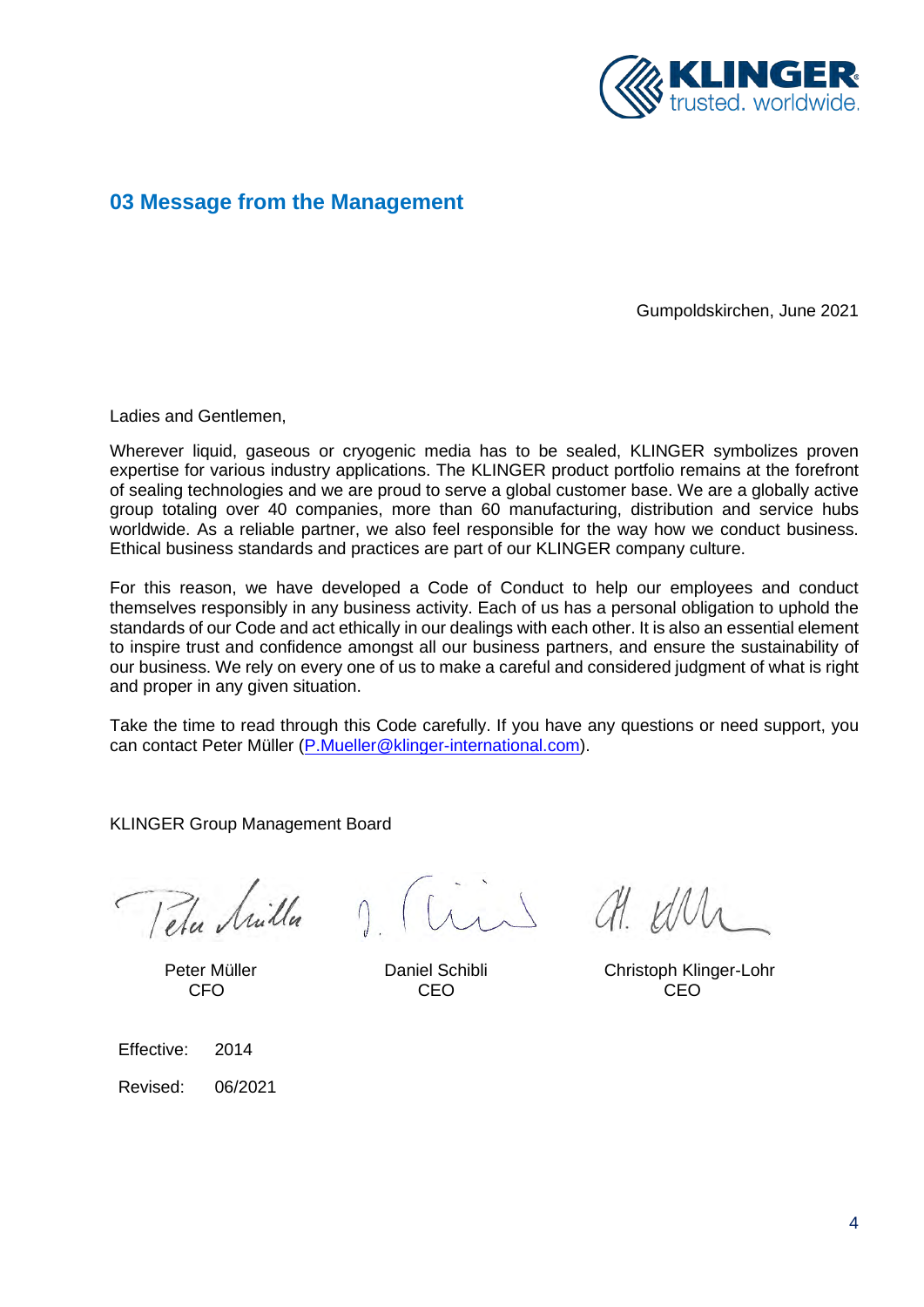

# **04 Product Quality**

KLINGER will never compromise on the quality and integrity of its products. KLINGER has a responsibility to its customers to provide the highest quality products. Therefore, you must comply with all relevant regulatory and legal requirements when manufacturing or distribution our products. In addition, we owe it to those who purchase our products to offer superior levels of customer service. It is our duty to meet or exceed our customers' expectations.

KLINGER delivers manufactured products of high quality by assuring quality throughout all stages of manufacturing, storage and distribution. Any significant issues must be brought to the Managing Director or the KLINGER Group Management.

# **05 Fair Competition**

We expect from all KLINGER employees that they compete transparent and fairly in every market. Transparent and fair conduct in the market secures the interests of every Group company and its employees. A restriction on free competition or any violation of competition and anti-trust laws is irreconcilable with our KLINGER company culture.

The violation of national or international anti-trust regulations can have serious implications for us and affected employees. Violations may result in high monetary fines, damage payments and even imprisonment in some countries. Verbal agreements and concerted action to restrict competition are prohibited as are written agreements.

The following general principles apply to communications with competitors:

Do not discuss any aspect of KLINGER's business operations with competitors. This includes pricing, terms and conditions of sales or purchases, customers, suppliers, markets or any other commercial aspect of our business.

If you are engaged in a conversation or meeting with a competitor and sensitive or inappropriate commercial information is discussed, you must end the conversation. Do not seek or accept commercially sensitive confidential information from or about competitors, whether electronically, via mail, telephone, in meetings or otherwise. Express your disagreement with discussion of such topics, and leave the meeting immediately. Report the matter to your local Managing Director or the KLINGER Group Management.

# **06 Corruption, Bribery and Acceptance of Gifts**

Offering or accepting, directly and indirectly, benefits meant to influence business transactions are strictly prohibited for all employees. The classical example of corruption is bribery where the independent decision solely based on objective criteria such as price, quality or lead time is corrupted for the interests of the corrupted person. Benefits that are offered to the employer - such as rebates or yearend bonuses - and which are not beneficial to the purchasing manager are not considered to be bribes.

### **Benefits from KLINGER to others**

The provision of other benefits is only allowable in so far as they conform to the usual accepted practice in business dealings and do not exceed an adequate economic value. Under any circumstances these benefits should not take any influence on the business decision of the recipient. Local laws and practices are to be observed.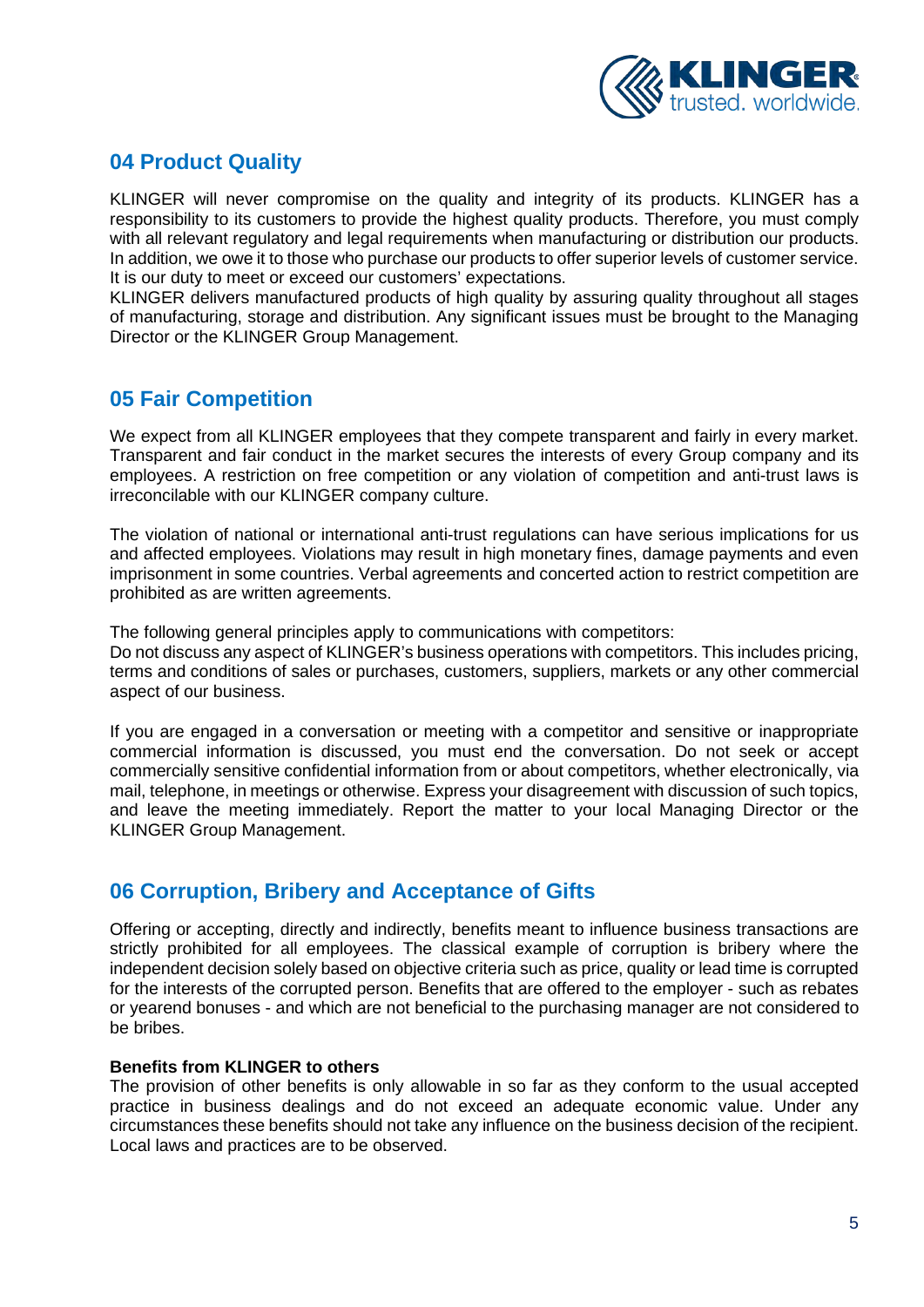

#### **Benefits from others to KLINGER employees**

The offer or receipt of money or benefits with a monetary value is always prohibited. Benefits or gifts of nominal value are only allowed if it is within the limits of ordinary business practice. Furthermore, the acceptance is only allowed if, under any circumstances, it will not have any influence on the business decision of the recipient.

### **07 Anti-Trust Law**

Transparent and fair conduct in the market secures the interests of every Group company and its employees, and protects the KLINGER Group as a whole. A restriction on free competition or any violation of competition and anti-trust laws is irreconcilable with our culture and philosophy.

Competition laws (often called 'anti-trust' laws) prohibit behaviour that restrains or limits competition. This includes agreements between competitors to allocate market shares or to fix prices. Anticompetitive behaviour is not limited to formal or written agreements. It can also include informal conversations.

In particular, the following important basic rules in anti-trust law shall be observed:

- » Do not discuss and coordinate any aspect of business operations with competitors. This includes pricing, terms and conditions of sales or purchases, customers, suppliers, markets or any other commercial aspect of KLINGER business.
- » No excessive restriction of customers and suppliers
- » No abuse of a dominant position in the market
- » Unfair business practices

#### **Breach of Anti-Trust Law**

If an anti-trust authority has a justified suspicion about a violation of anti-trust law, it can order searches ('dawn raids') at the suspected companies' premises and, if appropriate, also at the homes of involved employees. In case of violation of anti-trust law, fines against the company and the involved employee can be applied.

Companies that violate European anti-trust law can be fined with up to 10 % of total sales of the corporate group. In addition to the sanctions on a company level, anti-trust authorities can also impose fines against the individual employees involved (for example in Germany the fine can be up to 500.000 Euro).

#### **Leniency rules**

Companies which voluntarily contribute to uncover anti-trust violations, in which they participated, receive either no fine or only a considerably reduced fine for violating anti-trust laws. This rule only applies to the company which is the first company to approach the anti-trust authorities.

If you have or obtain knowledge about practices illegal under anti-trust law, please inform the Group Management at KLINGER Holding immediately.

#### **Claims for damages**

Customers who have been harmed by violation of an anti-trust law are entitled to damages against the companies participating in the violation.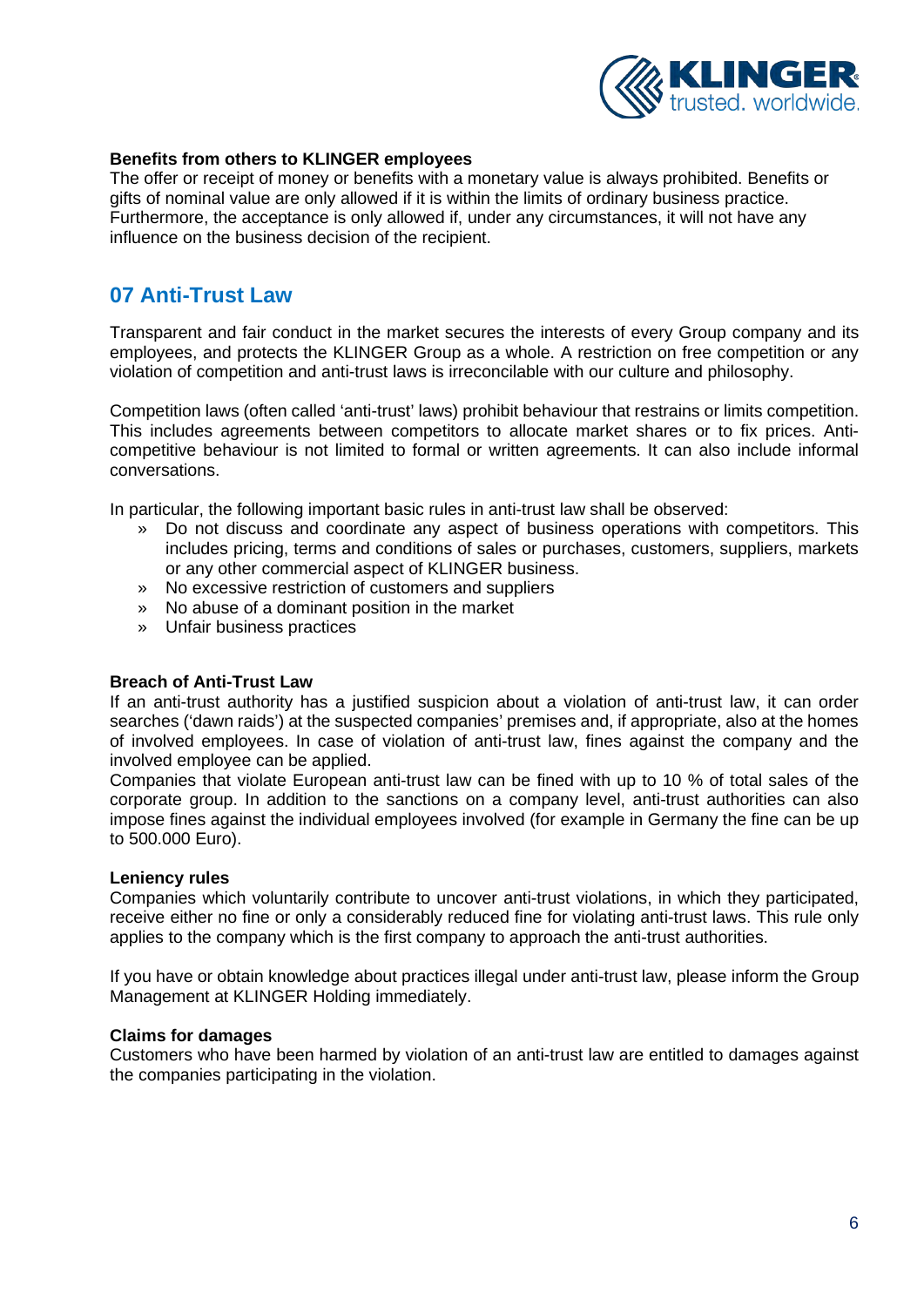

### **Communication guidelines**

Every meeting should have a clearly drafted and unambiguous agenda. Phrases such as 'experience on market developments' should be avoided. If discussions arise about topics which are in violation of anti-trust law, you must immediately protest about and insist that the discussion shall be immediately ended. A passive position in a discussion violating anti-trust law, makes every employee and also the company liable.

Internal and external correspondence has to be clear and unambiguous. Every written communication in a company may be read by authorities and therefore the communication needs to be clear and in line with our ethical and moral standards of business.

### **Instructions in case of investigations by anti-trust authorities**

In case of investigations by anti-trust authorities, follow these guidelines:

- » Review, copy and seize documents. If appropriate, ask personnel to explain the discovered documents (only valid for EU commission).
- » Inform your Managing Director and the Group Management at KLINGER Holding immediately.
- » There is no obligation to actively support the investigation.
- » Demonstrate cooperation with regard to technical support (e.g. helping to find rooms and copy facilities).
- » Do not try to get rid of documents under any circumstances.
- » Be truthful. Make only statements about matters of which you have definite knowledge and avoid speculations.
- » Have the search warrant given to you and check it.
- » Document the identity of the officials and their names.
- » Accompany the officials or make employees available to accompany them.
- » Mark the files which have been searched (as a practical step, first put them aside and then include it in a list).
- » Prepare your own copies of documents which have been copied or seized by officials.
- » Make absolutely sure that you object to the seizure of documents or other items.
- » Obtain a written record of the seized items.

# **08 Responsible Procurement**

At KLINGER, we seek to establish mutually beneficial and healthy relationships with responsible suppliers. To this end, suppliers are selected objectively and impartially, rated on various factors, including integrity, quality, performance, commercial terms and commitment to safety, as well as environmental protection.

#### **Dealing with competitors (horizontal agreements)**

No arrangements and agreements - written, oral or other understanding - between employees or representatives of at least two companies that could determine or influence competitive behaviour shall be concluded. This also applies to practices which restrict fair competition on the market.

In particular the following agreements are prohibited if they contain

- » agreements on prices (fixing of minimum prices, price increases, price targets, setting a price range, rebates, purchasing prices, …),
- » terms and conditions of contracts used for customers or suppliers (payments terms, delivery period, guarantees, after-sales-service, …)
- » market allocation rules (partition of market according to products, territories, type and volumes of customers, …).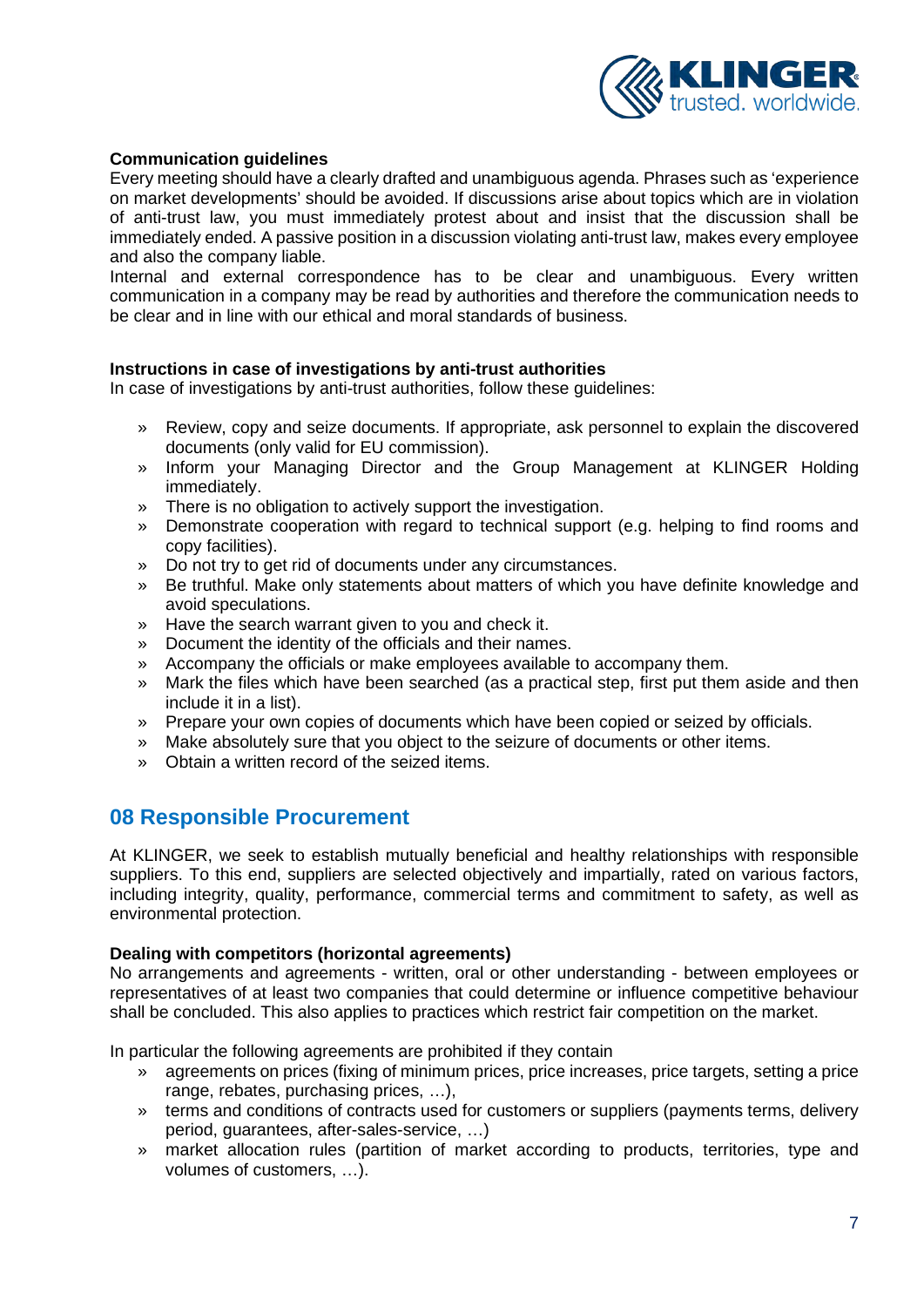

The exchange of information with regard to market relevant data between competitors can be prohibited if it represents the basis for coordinated conduct between competitors, even without any agreement.

Employees may exchange and cooperate with competitors in case of the supply of products to competitors, licence agreements and contracting with a competitor for the distribution of KLINGER's products.

#### **Dealing with customers and suppliers (vertical agreements)**

We act fairly with our business partners and no pressure shall be exerted on intermediate dealers.

- » Vertical fixing of prices and conditions are not permitted.
- » The supplier is not allowed to dictate to its customer the prices at which the customer can resell the delivered goods. This is valid also for rebates linked to the recommended price.
- » Our distributors, agents or wholesalers that get conditions of resale imposed by us, are requested to consult the Group Management at KLINGER Holding unless our market share is below 30%.

Territory restrictions in which the customer can further sell the purchased products or which limit the group of customers of the reseller, are generally not prohibited in the case of moderate market shares (below 30 %).

Granting exclusivity to a customer or distributor / agent is permissible when the companies concerned have joint markets shares below 30% and the degree of the binding restrictions or the duration do not reflect a market dominance.

### **Abuse of dominant position in the market**

Market dominance is differently defined in different legal systems. The following aspects indicate market dominance and must be observed:

- » The company has a large market share.
- » Small market shares of the competitors
- » Weak power of the customers on the demand side
- » Market share above 25% is perceived as dominant position except for Germany where a market share beyond 33% defines market dominance.

Abusive conduct is prohibited, i.e. competitors may not be hindered in the market and customers or suppliers may not be otherwise harmed.

# **09 Slavery and human trafficking**

Modern slavery is an unquestionable and indefensible violation of an individual's basic human rights.

The KLINGER Group recognises that as a commercial organisation it has a moral and social responsibility to take zero tolerance to modern slavery in all forms. We are committed to preventing slavery and human trafficking in our corporate activities and to ensuring, as far as we are able, that our supply chains are free from slavery and human trafficking.

We undertake due diligence when considering taking on new suppliers and are in the process of reviewing our existing suppliers to the best of our ability. This due diligence includes: